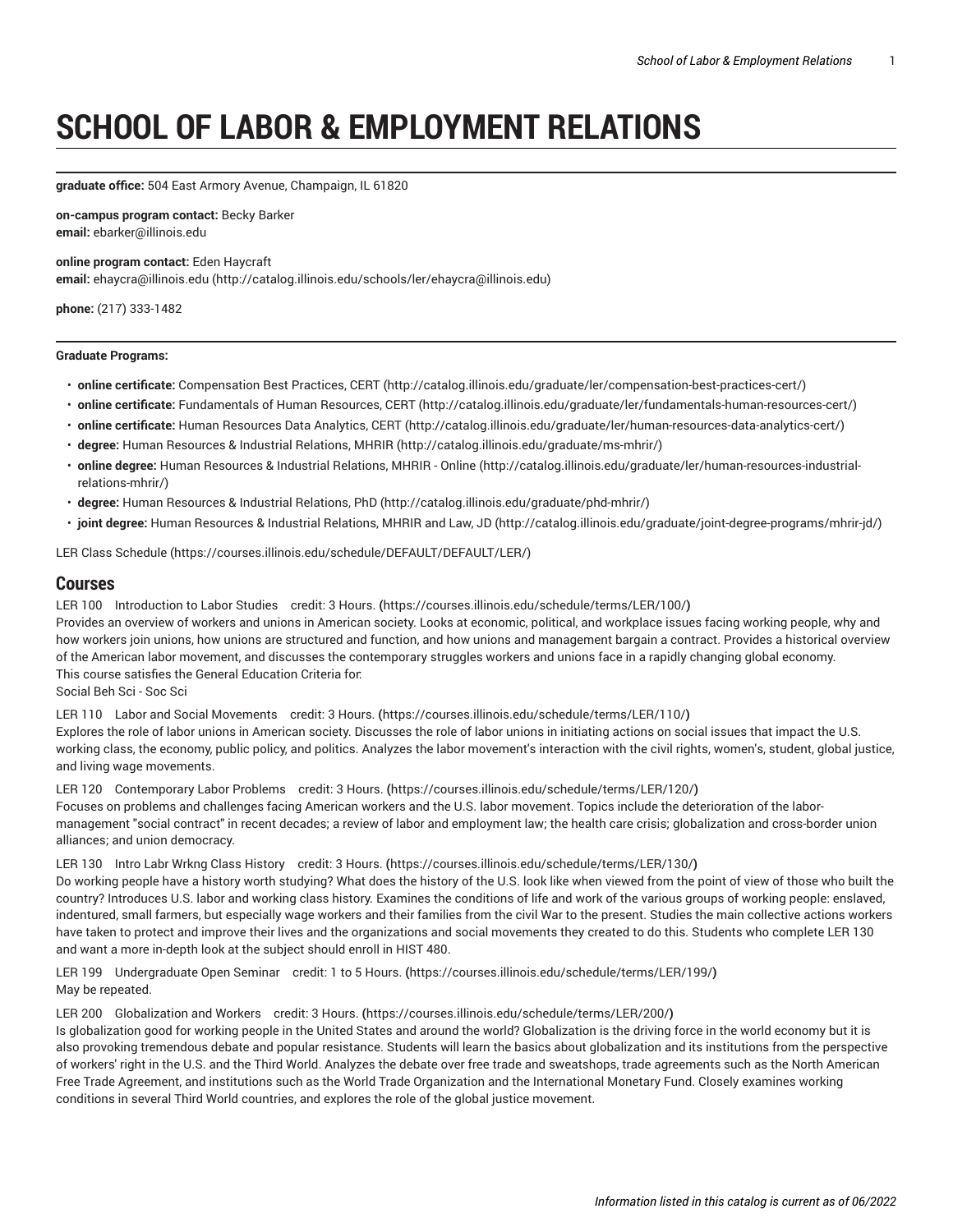## LER 210 [Images](https://courses.illinois.edu/schedule/terms/LER/210/) of Labor in Film credit: 3 Hours. **(**<https://courses.illinois.edu/schedule/terms/LER/210/>**)**

Uses feature-length film to take an in-depth look at key labor strikes and organizing drives from the 1910s through the 1980s. Students will view some of the most powerful films on worker and labor themes ever produced. Studies the work lives and labor unions of miners; railroad porters; packinghouse workers; textile workers; and farm workers. Discusses the meaning of the events depicted in the films by situating them in historical context with detailed readings; engage the debates raised in the films about labor organizing methods and strike strategies that are relevant to today's labor movement; reflect on issues of race, gender, class consciousness, working conditions, union goals, anti-communism, and labor-management relations raised in the films and readings; analyze how effectively the films, and Hollywood in general, portray workers and unions; and compare and contrast the films.

## LER 220 The Media, [Workers,](https://courses.illinois.edu/schedule/terms/LER/220/) and Unions credit: 3 Hours. **(**<https://courses.illinois.edu/schedule/terms/LER/220/>**)**

Workers, unions, and how the news media tells their stories. Looks at the past, the present and future. Analyzes how these stories are told in the mainstream and independent news media in the U.S., and examines the Internet's explosion and impact on these stories. Looks at how blogs, online videos, citizen journalism, and the fast changing world of Internet communication has given voice to workers and their issues. Compares the print and online media with the work done in documentaries and the cinema. Looks at the global telling of these stories. Lastly, examines the ways that unions can better tell their stories.

## LER 225 Labor Issues in Sports credit: 3 [Hours.](https://courses.illinois.edu/schedule/terms/LER/225/) **(**<https://courses.illinois.edu/schedule/terms/LER/225/>**)**

Examines major labor issues in sports. How do players' unions work? Why are there so many work stoppages in sports? How do teams evaluate and develop talent? Should college athletes be considered employees? How do labor issues in sports intersect with broader structures of social inequality? Readings, films, discussions, and writing assignments equip students to be informed participants in the sports world, whether in their careers or in their lives as fans.

# LER 240 China's Labor [Relations](https://courses.illinois.edu/schedule/terms/LER/240/) credit: 3 Hours. **(**<https://courses.illinois.edu/schedule/terms/LER/240/>**)**

This course analyzes how China is reshaping the world economy, labor markets, unions, forms of worker resistance, and the lives of workers around the globe. We will examine China's transition from socialism to state capitalism; working conditions facing Chinese workers; evolving labor and employment relations; the role and function of the All-China Federation of Trade Unions; and worker protests and strikes demanding improved conditions.

## LER 290 Introduction to [Employment](https://courses.illinois.edu/schedule/terms/LER/290/) Law credit: 3 Hours. **(**<https://courses.illinois.edu/schedule/terms/LER/290/>**)**

Addresses and critiques the content, interpretation, and applications of the laws that govern employer-employee relations in the American workplace. Explores the historical sources, underlying ideology, and current content of anti-discrimination and civil rights laws, of laws that seek to guarantee a safe and healthy workplace for all Americans, of laws that guarantee minimum wages and overtime pay, of legal protections of privacy on the job, of unemployment insurance and workers' compensation laws, and of laws that guarantee workers the right to collective action and collective bargaining.

## LER 300 [Workers,](https://courses.illinois.edu/schedule/terms/LER/300/) Unions, and Politics credit: 3 Hours. **(**<https://courses.illinois.edu/schedule/terms/LER/300/>**)**

What is the meaning and impact of politics seen from the perspective of those at the bottom of the pyramid of political power rather than from the usual focus on the actions and perceptions of political elites? In what ways do workers become involved in politics? Under what circumstances are they likely to be successful in bringing about change? This course addresses these questions by exploring political power, political participation, and political change from a broad historical and cross-cultural perspective, but always focusing on a view of politics from the bottom up. The course analyzes the political economy of labor, and the labor movement's political influence in politics.

## LER 320 [Gender,](https://courses.illinois.edu/schedule/terms/LER/320/) Race, Class and Work credit: 3 Hours. **(**<https://courses.illinois.edu/schedule/terms/LER/320/>**)**

Provides a historical and contemporary overview of the impact and interplay of gender, race, class and other issues of identity in the workplace. Topics include: pay gap, occupational segregation, workplace harassment, low wage work, and employment discrimination laws. The response of labor unions to identity issues will also be examined. Prerequisite: [LER 100](/search/?P=LER%20100), [LER 110](/search/?P=LER%20110) or one course that covers race or gender issues is required.

# LER 330 [Comparative](https://courses.illinois.edu/schedule/terms/LER/330/) Labor Relations credit: 3 Hours. **(**<https://courses.illinois.edu/schedule/terms/LER/330/>**)**

Designed as an overview of comparative labor movements and labor relation systems. Develops a framework for understanding union formation and the development of industrial relations system in a variety of countries around the world. An emphasis will be placed on each country's interaction between unions and political organizations, national labor policies, the machinery for the resolution of workplace problems, the level of shop floor disturbances, bargaining coverage of employees, and the issues of workers' control. Also addresses how globalization has transformed the capacity of any nation's labor relations' system to respond to economic challenge and workplace conflicts. Examines the possibility of developing transnational union.

LER 410 Labor and the [European](https://courses.illinois.edu/schedule/terms/LER/410/) Union credit: 4 Hours. **(**<https://courses.illinois.edu/schedule/terms/LER/410/>**)** Addresses the formation of European Union (EU) labor policy; the role of trade unions in EU member nations; worker immigration in the EU; diversity issues in the EU labor market and a comparative analysis of industrial relations in Europe. Same as [EURO 410.](/search/?P=EURO%20410) 4 undergraduate hours. 4 graduate hours. Prerequisite: Consent of the instructor.

LER 440 [Economics](https://courses.illinois.edu/schedule/terms/LER/440/) of Labor Markets credit: 2 to 4 Hours. **(**<https://courses.illinois.edu/schedule/terms/LER/440/>**)** Same as [ECON 440](/search/?P=ECON%20440). See [ECON 440](/search/?P=ECON%20440).

LER 450 [European](https://courses.illinois.edu/schedule/terms/LER/450/) Working Class History credit: 2 to 4 Hours. **(**<https://courses.illinois.edu/schedule/terms/LER/450/>**)** Same as [HIST 450](/search/?P=HIST%20450) and [SOC 422.](/search/?P=SOC%20422) See [HIST 450](/search/?P=HIST%20450).

LER 480 US Work Class Hist Since 1780 credit: 2 to 4 [Hours.](https://courses.illinois.edu/schedule/terms/LER/480/) **(**<https://courses.illinois.edu/schedule/terms/LER/480/>**)** Same as [HIST 480](/search/?P=HIST%20480). See [HIST 480.](/search/?P=HIST%20480)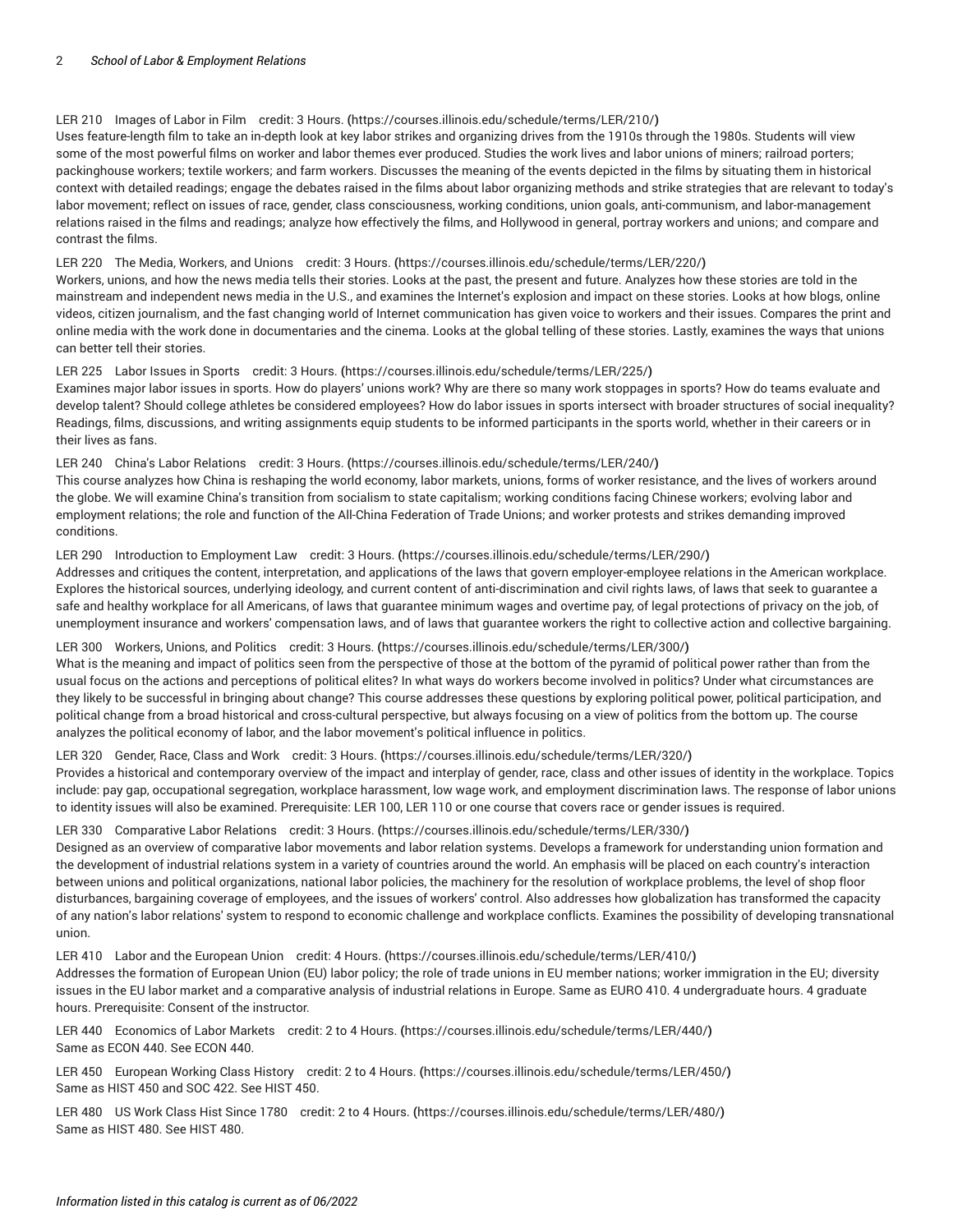# LER 522 [Government](https://courses.illinois.edu/schedule/terms/LER/522/) Regulation credit: 4 Hours. **(**<https://courses.illinois.edu/schedule/terms/LER/522/>**)**

Focuses on federal and state legislation, court and agency rulings, and executive orders that regulate a wide range of private and public employment practices including: Title VII and Affirmative Action Compliance; American with Disabilities Act; drug-, HIV-, and genetic testing; Fair Labor Standards Act; Civil Service procedures; Equal Pay Act, Family and Medical Leave Act, and employment-at-will; constitutional protection for employees, jobapplicants, and others. Prerequisite: [LER 547](/search/?P=LER%20547) or [LER 591,](/search/?P=LER%20591) or consent of instructor.

#### LER 523 Org [Fundamentals](https://courses.illinois.edu/schedule/terms/LER/523/) for HR credit: 4 Hours. **(**<https://courses.illinois.edu/schedule/terms/LER/523/>**)**

Increases students' effectiveness in analyzing and understanding organizations and the organizational context. It relies on the case method and focuses a number of important themes such as organization design; strategy; decision-making; and culture. In order to prepare students for the various transformations that they will experience in their careers, it examines many of these topics in the context of organizational change. Exposes students to basic ideas about key organizational topic - as well as a number of applications of these ideas - in order to give them a framework for organizing past experience. The topics covered do not offer a recipe for what to do in all situations, but rather give students a set of skills and different ways of thinking that can help them address novel problems they will face throughout their lives.

LER 530 Found of Ind Org Psych credit: 4 [Hours.](https://courses.illinois.edu/schedule/terms/LER/530/) **(**<https://courses.illinois.edu/schedule/terms/LER/530/>**)** Same as [PSYC](/search/?P=PSYC%20530) 530. See [PSYC](/search/?P=PSYC%20530) 530.

## LER 531 [Workforce](https://courses.illinois.edu/schedule/terms/LER/531/) Analytics credit: 4 Hours. **(**<https://courses.illinois.edu/schedule/terms/LER/531/>**)**

Each day, HR / ER professionals face myriad issues with employees and the organizations that they support. Many times, these professionals rely on their intuition, "gut instincts" and years of experience to create resolutions and interventions to solve these issues. Although done with good intentions, these interventions often lack analytical rigor and forethought about unintended consequences and the root cause of the issue. This class will allow students the opportunity to learn real-world analytical techniques and critical thinking skills that students can use in any HR / ER role in any industry. 4 graduate hours. No professional credit. Prerequisite: Restricted to students in the online MHRIR program (10KS0364MHRU).

LER 532 Successful Change Management for HR [Professionals](https://courses.illinois.edu/schedule/terms/LER/532/) credit: 4 Hours. **(**<https://courses.illinois.edu/schedule/terms/LER/532/>**)** Introduces students to methodologies and practices for successful change management within any size organization. In addition, this course is intended to guide students through the role that HR professionals play in change management and to apply these concepts in practical ways to changes. 4 graduate hours. No professional credit. Prerequisite: Restricted to students in the online MHRIR program (10KS0364MHRU).

#### LER 533 [Fundamentals](https://courses.illinois.edu/schedule/terms/LER/533/) of Business Management credit: 4 Hours. **(**<https://courses.illinois.edu/schedule/terms/LER/533/>**)**

Provides an overview to several areas of management that influence the role of HR professionals in any organization. Specifically, we address 6 business management topics: (1) Strategic Management, (2) Organizational Structure & Control, (3) Power & Politics, (4) Groups & Teams, (5) Decision Making, and (6) Corporate Governance. Knowing more about these areas of management should help aspiring HR professionals understand what their employers are trying to achieve and how human resource management can add value to any organization. We will discuss the connection between general management topics and human resource management implications each and every class session with special emphasis on this question in part of our last session. The course will include lectures, readings, case studies, simulations, exercises, class discussions, and writing assignments. 4 graduate hours. No professional credit. Prerequisite: Restricted to students in the online MHRIR program (10KS0364MHRU).

# LER 534 Leadership and Employee [Engagement](https://courses.illinois.edu/schedule/terms/LER/534/) credit: 4 Hours. **(**<https://courses.illinois.edu/schedule/terms/LER/534/>**)** Strong leadership and employee engagement are fundamental to achieving positive organizational results. This course explores the relationship between leadership, employee engagement, and business outcomes. Rooted in organizational effectiveness capabilities, we will cover topics in the context of driving change and supporting strategic outcomes for the enterprise. We will explore theoretical models, specific methodologies and tactics that drive engagement. As a Human Resource leader, you will build skills in defining strong leadership, clarifying leadership expectations and building 'visible and felt leadership.' You will explore how to measure employee engagement and diagnose common barriers to effective engagement. Students will utilize 'gap assessments' to be able to prioritize and recommend specific actions that will be supported with tools and techniques that 'build' employee ownership. Core concepts will include motivational constructs, employee engagement surveys, leadership interventions, visible and felt leadership, large group engagement, metrics, management review, process mapping, WorkOut/Kaizen, Appreciative Inquiry and other practical applications. 4 graduate hours. No professional credit. Prerequisite: Restricted to students in the online MHRIR program (10KS0364MHRU).

LER 540 Labor [Economics](https://courses.illinois.edu/schedule/terms/LER/540/) I credit: 4 Hours. **(**<https://courses.illinois.edu/schedule/terms/LER/540/>**)** Same as [ECON 540](/search/?P=ECON%20540). See [ECON 540](/search/?P=ECON%20540).

LER 541 Labor [Economics](https://courses.illinois.edu/schedule/terms/LER/541/) II credit: 4 Hours. **(**<https://courses.illinois.edu/schedule/terms/LER/541/>**)** Same as [ECON 541](/search/?P=ECON%20541). See [ECON 541](/search/?P=ECON%20541).

#### LER 542 Collective [Bargaining](https://courses.illinois.edu/schedule/terms/LER/542/) credit: 4 Hours. **(**<https://courses.illinois.edu/schedule/terms/LER/542/>**)**

Examination of: social values and social science concepts to develop a framework for explaining the basis and shape of collective bargaining as it has been practiced in the United States; government and law, unions, and employers as part of the development of this framework; the environment of collective bargaining with respect to the role of economics and bargaining structure; the negotiating process as the interactive basis for unionmanagement relations; conflict and conflict resolution as part of the negotiating process; wage and other effects of collective bargaining as bargaining outcomes; contemporary changes in union management relations. Case materials and exercises may be used to supplement course materials. Same as [ECON 542](/search/?P=ECON%20542). Prerequisite: Consent of instructor.

#### LER 543 Workplace Dispute [Resolution](https://courses.illinois.edu/schedule/terms/LER/543/) credit: 3 or 4 Hours. **(**<https://courses.illinois.edu/schedule/terms/LER/543/>**)**

Examination of the use of procedures to resolve employment disputes in both union and nonunion workplaces; comparative analysis of grievance arbitration, interest arbitration, mediation, fact-finding, and combinations of these procedures; special emphasis given to the role of third party intervention. Same as [ECON 543](/search/?P=ECON%20543) and [LAW](/search/?P=LAW%20665) 665. 3 professional hours. 4 graduate hours.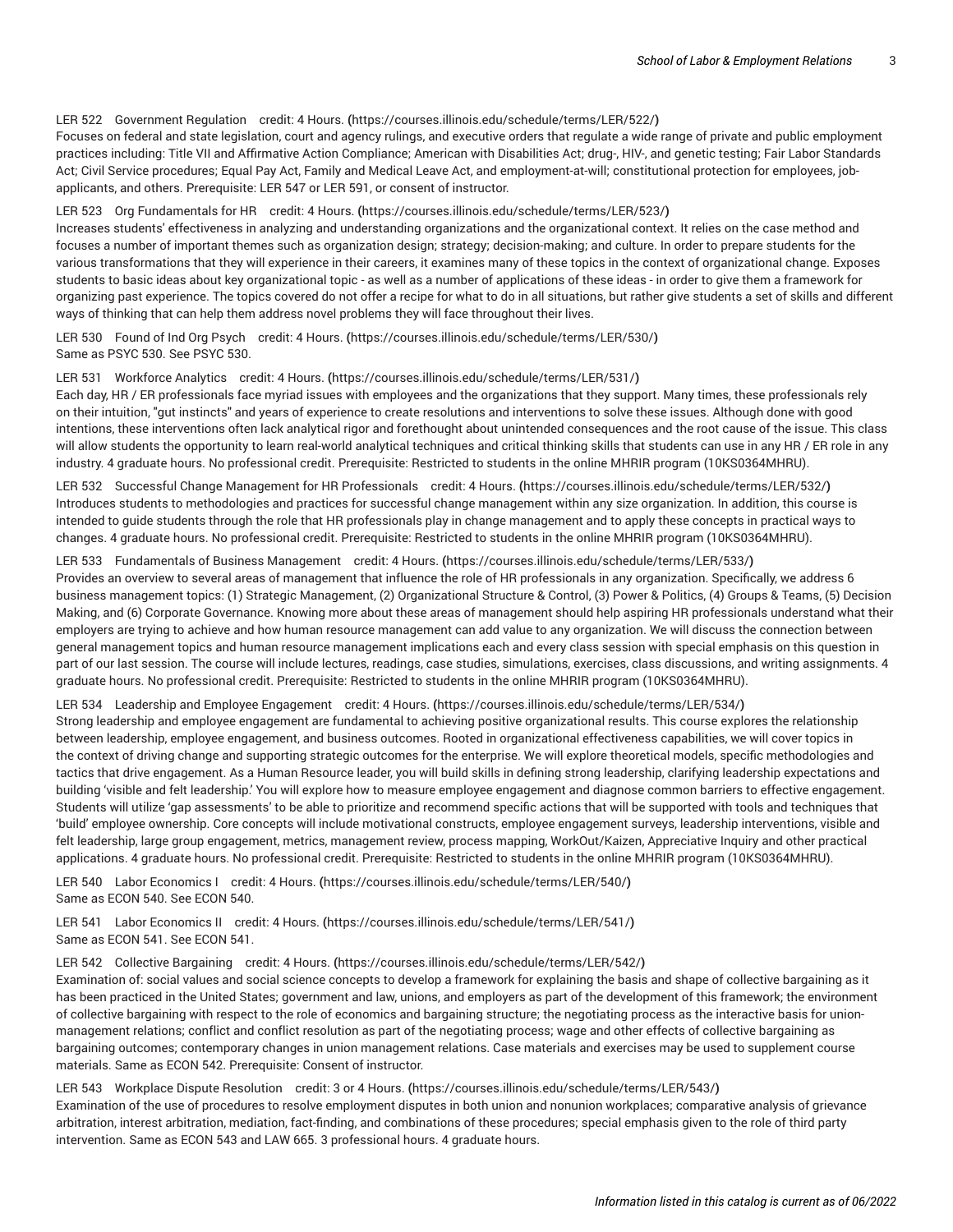LER 545 [Economics](https://courses.illinois.edu/schedule/terms/LER/545/) of Human Resources credit: 4 Hours. **(**<https://courses.illinois.edu/schedule/terms/LER/545/>**)** Study of the economics of personnel with the modern corporation. Topics include hiring, promotion, evaluation, discrimination, raiding, job definition, pay schemes, benefits, and design of work. Same as [EPOL 575](/search/?P=EPOL%20575) and [HRD 534](/search/?P=HRD%20534). 4 graduate hours. No professional credit. Prerequisite: [LER 593](/search/?P=LER%20593) or equivalent, or consent of instructor.

LER 547 Labor Law I credit: 3 or 4 [Hours.](https://courses.illinois.edu/schedule/terms/LER/547/) **(**<https://courses.illinois.edu/schedule/terms/LER/547/>**)** Same as [LAW](/search/?P=LAW%20662) 662. See [LAW](/search/?P=LAW%20662) 662.

LER 556 [Industrial](https://courses.illinois.edu/schedule/terms/LER/556/) Relations Theory credit: 4 Hours. **(**<https://courses.illinois.edu/schedule/terms/LER/556/>**)** Integrated analysis of the principles of industrial relations through the study of the works of the major theorists and their critics. Prerequisite: Consent of instructor.

LER 557 Human [Resources](https://courses.illinois.edu/schedule/terms/LER/557/) Theory credit: 4 Hours. **(**<https://courses.illinois.edu/schedule/terms/LER/557/>**)** Continuation of [LER 556](/search/?P=LER%20556). Focuses on contemporary research in human resource management and related fields.

LER 558 [Faculty-Student](https://courses.illinois.edu/schedule/terms/LER/558/) Workshop credit: 0 to 4 Hours. **(**<https://courses.illinois.edu/schedule/terms/LER/558/>**)** Training and experience for Ph.D. students in the application of social science and industrial relations theory and research methodology to contemporary industrial relations problems through presentation and discussion of faculty and student research. Ph.D. students are required to make presentations and to participate in workshop discussions during the entire period of their campus residency. Approved for letter and S/U grading.

LER 559 Micro [Research](https://courses.illinois.edu/schedule/terms/LER/559/) Methods credit: 4 Hours. **(**<https://courses.illinois.edu/schedule/terms/LER/559/>**)**

Provides doctoral students a foundation for conducting independent, scholarly micro research (i.e., individuals or small groups as the primary unit of analysis) by addressing the components of the research process. This foundation for conducting independent research is based on the research process as an open system of interconnected choices that unfold sequentially: (1) Choosing and framing a research question, (2) Choosing an hypothesis to address the research question, (3) Choosing a Strategy and Design, (4) Choosing modes for treating constructs, (5) Choosing Forms for Converting Data into Observations, (6) Choosing procedures to analyze data, and (7) Choosing conclusions for interpreting results. Prerequisite: Doctoral degree student in LER, Department of Psychology, Economics, College of Business, College of Education. Master's degree students who are considering a doctoral degree program subject to instructor approval.

## LER 561 [Compensation](https://courses.illinois.edu/schedule/terms/LER/561/) Systems credit: 4 Hours. **(**<https://courses.illinois.edu/schedule/terms/LER/561/>**)**

Compensation theory and practice. Course addresses the theoretical and practical issues associated with the design of effective compensation systems. The design phases include establishing internal equity, external equity, and individual equity. Budgeting and administration are also addressed. Case analyses and computer simulations may be used to supplement course materials.

LER 562 HR [Planning](https://courses.illinois.edu/schedule/terms/LER/562/) and Staffing credit: 4 Hours. **(**<https://courses.illinois.edu/schedule/terms/LER/562/>**)** Examines conceptual issues, policies, and practices relating to the attraction, selection, development, and planning for the most effective utilization of human resources.

LER 564 HR Training and [Development](https://courses.illinois.edu/schedule/terms/LER/564/) credit: 2 Hours. **(**<https://courses.illinois.edu/schedule/terms/LER/564/>**)** Provides students a firm understanding of human resource training and development systems in today's business environment. A constant theme setting the back drop for this course will be on the various kinds of change facing organizations and how these changes relate to human resource training and development. Aspiring HR professionals will gain essential knowledge to effectively manage employee training and development systems in a variety of companies.

LER 565 HR [Management](https://courses.illinois.edu/schedule/terms/LER/565/) and Strategy credit: 4 Hours. **(**<https://courses.illinois.edu/schedule/terms/LER/565/>**)**

Designed to provide integration across the specific functional areas of the human resources management (HRM) field, while at the same time demonstrating the linkages horizontally within HRM and vertically with strategic management of the firm. This case-focused course places emphasis on human resources issues of strategic importance to the organization. Same as [BADM 512](/search/?P=BADM%20512). Prerequisite: One prior course from the Organizational Behavior and Personnel Management distribution subject area list (in the MHRIR degree requirements for the graduate degree in Labor and Employment Relations).

LER 566 International HR [Management](https://courses.illinois.edu/schedule/terms/LER/566/) credit: 4 Hours. **(**<https://courses.illinois.edu/schedule/terms/LER/566/>**)**

Human resource management issues examined from the perspective of the multinational firm. Topics include globalization and human resource strategy, management and the structure of multinational firms, dealing with intercultural differences, selecting employees for foreign assignments, training and developing expatriate employees, evaluation and compensation of employees in international assignments. Individual and group projects. Prerequisite: Graduate standing.

## LER 567 [Negotiation](https://courses.illinois.edu/schedule/terms/LER/567/) in HR Decisions credit: 2 Hours. **(**<https://courses.illinois.edu/schedule/terms/LER/567/>**)**

General survey course concerning the strategies and tactics of bargaining and negotiation, with special emphasis on applications in human resource management contexts. Topics covered include: the structure of negotiated outcomes; integrative bargaining tactics; distributive bargaining tactics; negotiation planning; power, persuasion and influence; communication; negotiating in teams and groups; negotiating using 3rd parties (arbitrators, mediators, agents); cross-cultural negotiations. Students will discuss negotiation issues and build negotiation skills through a series of experiential exercises and cases. 2 graduate hours. No professional credit. Prerequisite: Graduate standing. An introductory course in social psychology or organizational behavior is preferred but not required.